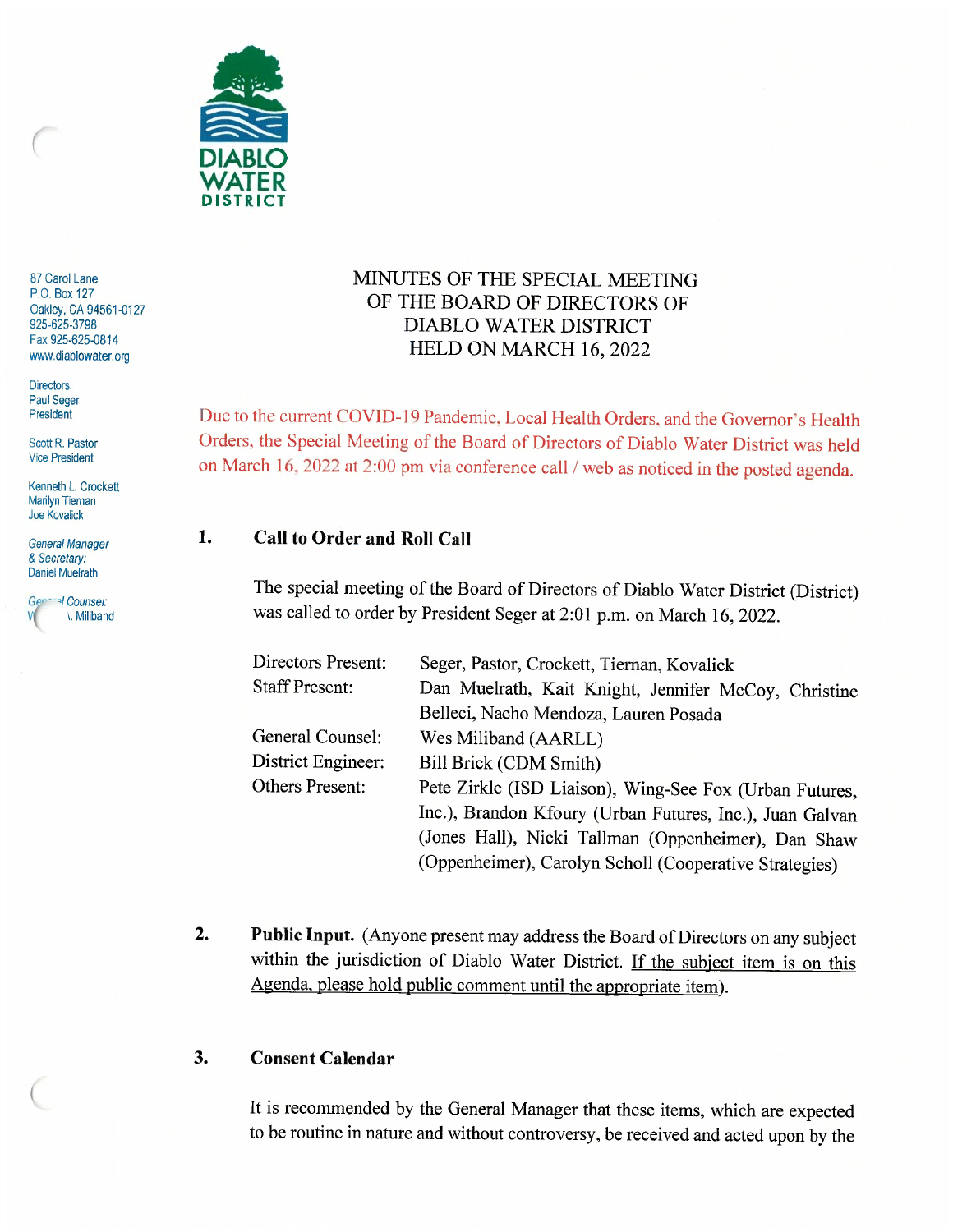Board without discussion. If any Board member or interested party requests that an item be removed from the Consent Calendar for discussion, it will be considered separately. The consent calendar may be approved by a single motion to approve, followed by a second and then a call for vote.

#### A. Remote Meeting Access Approval.

| <b>Staff Recommendation:</b> | Approve remote meeting access for the |
|------------------------------|---------------------------------------|
|                              | current agenda.                       |

It was moved by Director Kovalick, seconded by Vice President Pastor, and approved by the following vote to approve the Consent Calendar.

| AYES:    | Tiernan, Kovalick, Crockett, Pastor, Seger |
|----------|--------------------------------------------|
| NOES:    | <b>None</b>                                |
| ABSTAIN: | <b>None</b>                                |

# 4. Issuance of 2022 Water Revenue Certificate of Participation (Green Bonds).

| <b>Staff Recommendation:</b> | Adopt Resolution 2022-06 authorizing the          |
|------------------------------|---------------------------------------------------|
|                              | execution, delivery, and sale of the 2022 COPs in |
|                              | the maximum aggregate principal amount of \$11.5  |
|                              | million to refinance the 2013 COPs and to issue   |
|                              | new money for the 2022 Project; and approving     |
|                              | related documents and actions.                    |

General Manager Muelrath informed the Board that the District was awarded a two-step upgrade to an AA- bond rating. This is the first time in 10 years the rating has been this high. This provides the District with real savings as we will not have to buy bond insurance.

Wing-See Fox, Urban Futures, Inc., added that a two-notch upgrade is incredible, and the recent rate study and model restructure helped achieve this rating. She confirmed that the AA- rating meant that the District would not have to finance a reserve fund or purchase bond insurance, which equates to \$170k+ savings.

Nicki Tallman, Oppenheimer, explained that their role as underwriters is to price and sell bonds. The year started with increasing interest rates, but due to the war in Ukraine, prices of bonds went up, and yields dropped. Since March 4, 2022, the benchmark has increased .37%. Most recently, there have been 19-straight days of \$1B or more of bonds out to bid on the market, compared to only 2-straight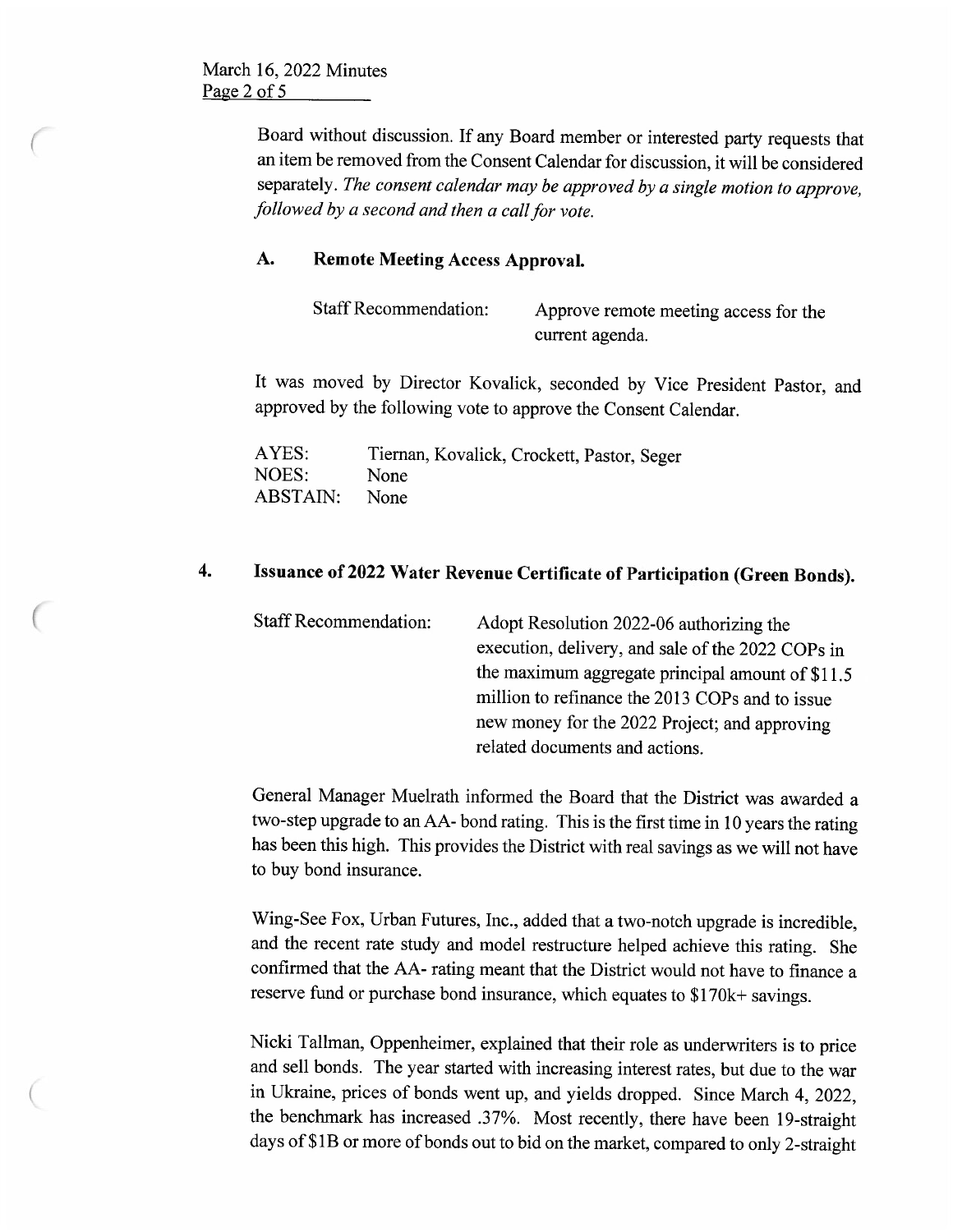March 16, 2022 Minutes Page 3 of 5

> days in 2020. Today, interest rates went up another .25%, and six more rate marks are expected this year. We still have a good interest rate environment to sell this bond and the goal is to price and sell the bond in the next week.

> General Manager Muelrath reassured the Board that all debt-projections still fit within our rate model. He noted that the rating agency saw and valued the difference in our organization since the last refinancing in 2019.

> Members of the Board thanked staff and the bond team for the incredible work done and information shared during this process.

> It was moved by Director Kovalick, seconded by Vice President Pastor, and approved by the following vote to adopt Resolution 2022-06 authorizing the execution, delivery, and sale of the 2022 COPs in the maximum aggregate principal amount of \$11.5 million to refinance the 2013 COPs and to issue new money for the 2022 Project; and approving related documents and actions.

| AYES:    | Pastor, Crockett, Kovalick, Tiernan, Seger |
|----------|--------------------------------------------|
| NOES:    | <b>None</b>                                |
| ABSTAIN: | <b>None</b>                                |

# 5. Election Ward Map Adoption.

| <b>Staff Recommendation:</b> | Adopt Resolution Number 2022-07, adjusting  |
|------------------------------|---------------------------------------------|
|                              | boundaries of director electoral divisions. |

President Seger asked if there were any adjustments made to coordinate with the county.

Carolyn Scholl, Cooperative Strategies, pointed out that a few parcels from Area 5 moved into Area 4 due to large parcels; however, they were zero-population parcels, so it had no effect.

It was moved by Director Crockett, seconded by Director Kovalick, and approved by the following vote to adopt Resolution Number 2022-07, adjusting boundaries of director electoral divisions.

| AYES:    | Tiernan, Kovalick, Crockett, Pastor, Seger |
|----------|--------------------------------------------|
| NOES:    | None                                       |
| ABSTAIN: | None                                       |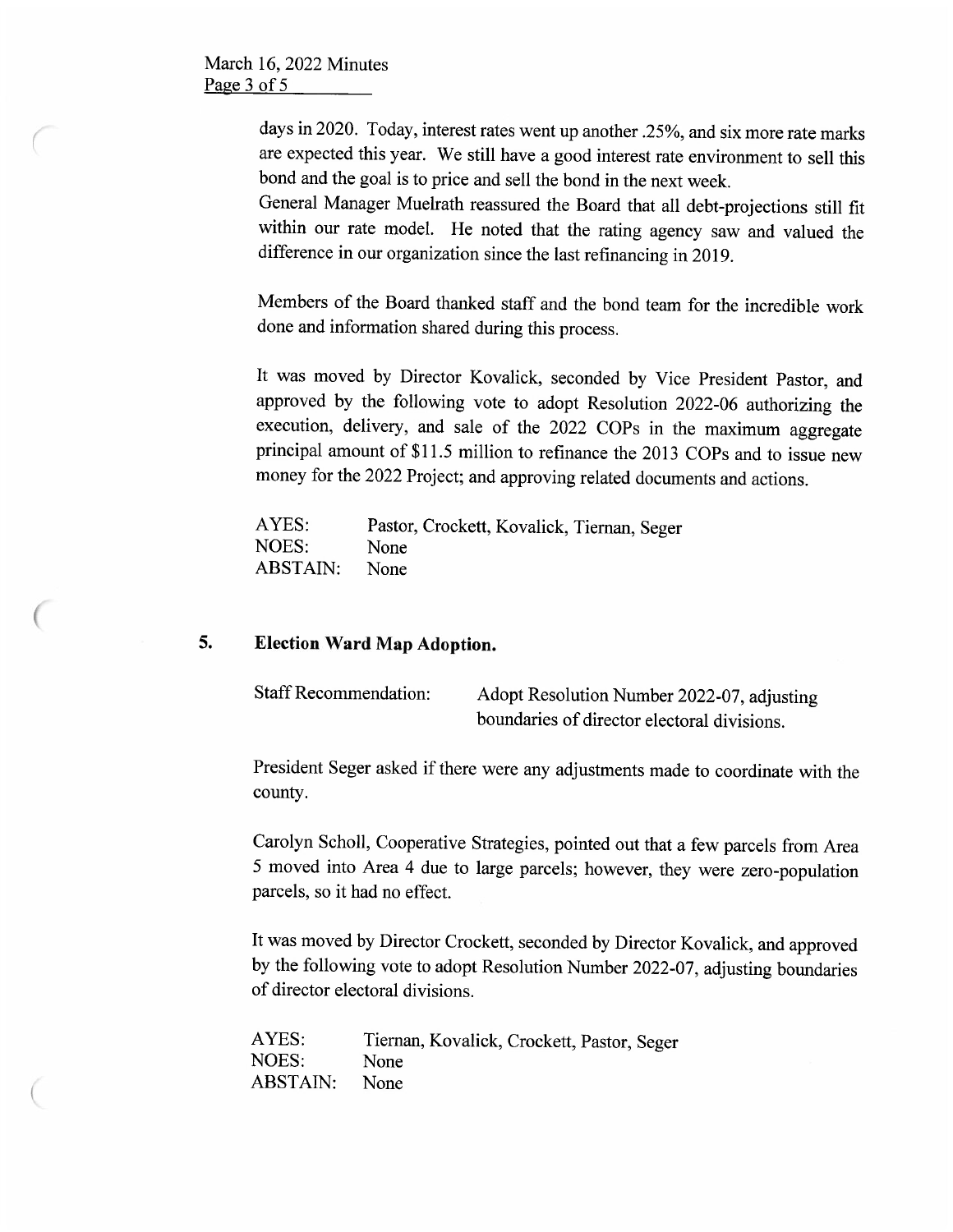#### 6. SB 1157 Policy Position.

Staff Recommendation: Take a policy position on SB 1157.

General Manager Muelrath presented the proposed water standards to the Board and added that his biggest concern was the focus on indoor watering standards over outdoor, which would have a bigger impact on conservation.

The General Consensus of the board was that there is much more to be done on outdoor water use verses indoor, and outdoor water reduction is still only being encouraged. Concerns were raised about whether this would conflict with the current Prop 218 if we were required to add a charge on high water users. The consensus was that the District should oppose the policy outright.

General Manager Muelrath addressed the Board's concerns and reminded the Board that the current Prop 218 was through 2026, whereas the biggest proposed water cutback was expected for 2030 and would be addressed in the next rate study. He added that the biggest threat to jeopardize the current rate model is prolonged drought. The current rate model lands around 57 gpcd, and the rate model is built for that number to lessen over the years. The new policy proposal shows a significant decrease of 16% by 2030. He also added that allocations using evapotranspiration do not equitably assign water as it differs by climate.

It was moved by Director Kovalick, seconded by Vice President Pastor, and approved by the following vote to take a policy position opposing SB 1157.

AYES: Pastor, Crockett, Kovalick, Tiernan, Seger<br>NOES: None NOES: ABSTAIN: None

#### 7. Future Agenda Items.

- Preliminary list of items for the next two months.
- Other items being tracked and awaiting a scheduled date.

Director Kovalick asked that more information about the construction around our reservoirs be brought forwards to the board.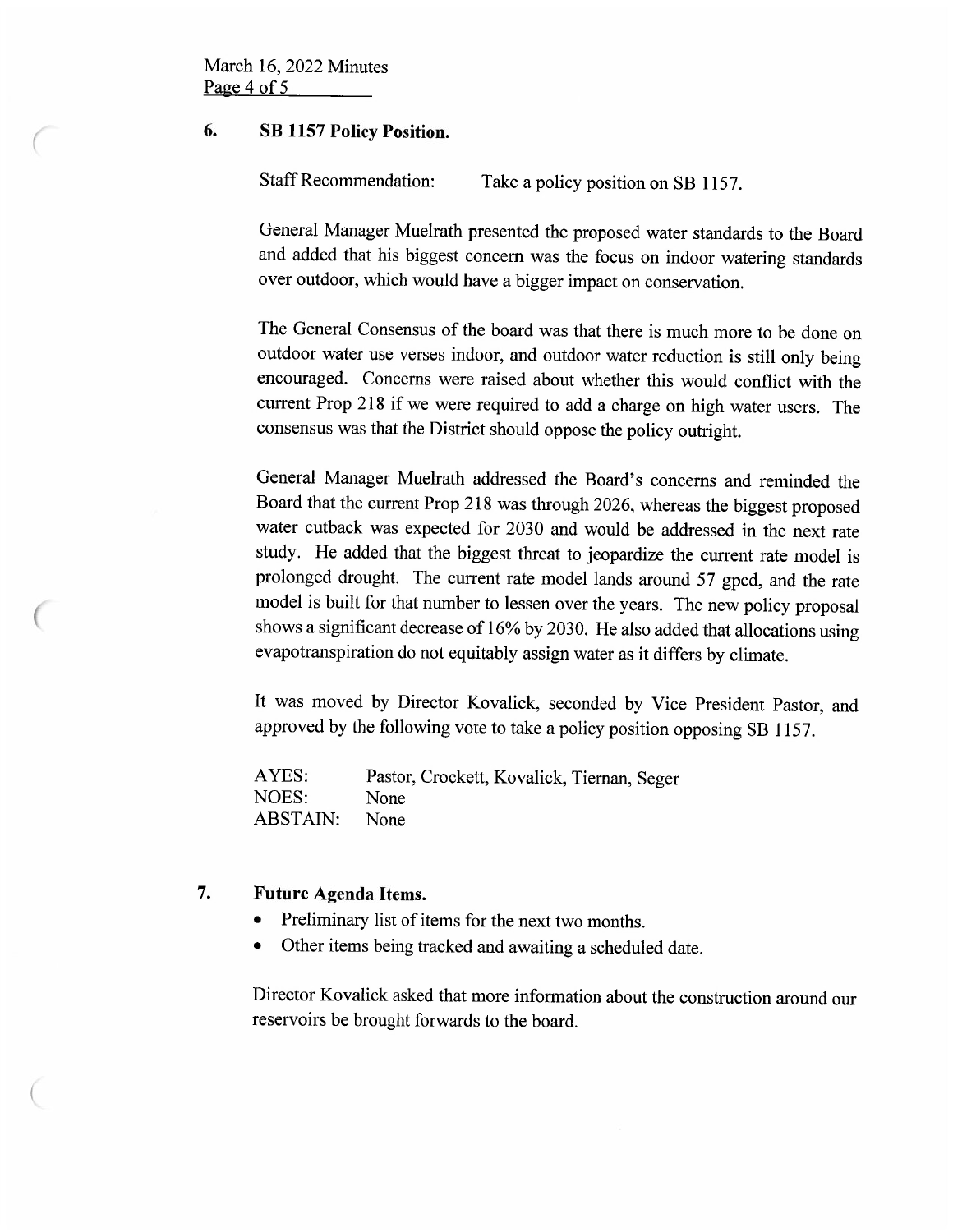# 6. SB 1157 Policy Position.

Staff Recommendation: Take a policy position on SB 1157.

General Manager Muelrath presented the proposed water standards to the Board and added that his biggest concern was the focus on indoor watering standards over outdoor, which would have a bigger impact on conservation.

The General Consensus of the board was that there is much more to be done on outdoor water use verses indoor, and outdoor water reduction is still only being encouraged. Concerns were raised about whether this would conflict with the current Prop 218 if we were required to add a charge on high water users. The consensus was that the District should oppose the policy outright.

General Manager Muelrath addressed the Board's concerns and reminded the Board that the current Prop 218 was through 2026, whereas the biggest proposed water cutback was expected for 2030 and would be addressed in the next rate study. He added that the biggest threat to jeopardize the current rate model is prolonged drought. The current rate model lands around 57 gpcd, and the rate model is built for that number to lessen over the years. The new policy proposal shows a significant decrease of 16% by 2030. He also added that allocations using evapotranspiration do not equitably assign water as it differs by climate.

It was moved by Director Kovalick, seconded by Vice President Pastor, and approved by the following vote to take a policy position opposing SB 1157.

AYES: Pastor, Crockett, Kovalick, Tiernan, Seger<br>NOES: None NOES: ABSTAIN: None

# 7. Future Agenda Items.

- Preliminary list of items for the next two months.
- Other items being tracked and awaiting a scheduled date.

Director Kovalick asked that more information about the construction around our reservoirs be brought forwards to the board.